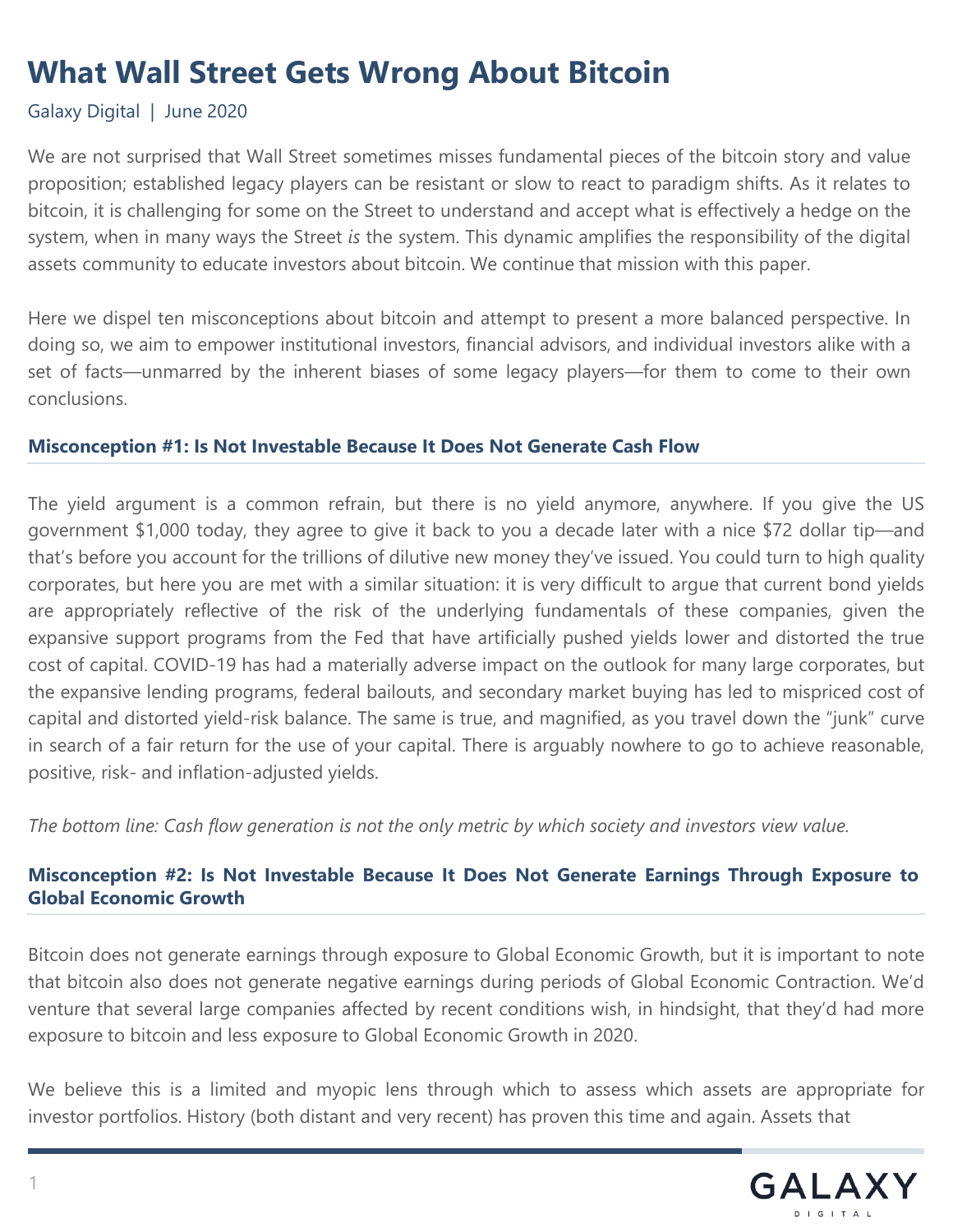generate earnings through periods of global economic growth are also generally cyclical, and will therefore perform poorly during downturns in global growth when earnings and the present value of future earnings decline. Put simply, investors may demand protection for a slightly less bumpy journey through cyclical markets, especially when there are considerable macro uncertainties.

The bottom line: Earnings during the good times should not be the only lens through which investors identify *attractive assets to own.*

# **Misconception #3: Does Not Provide Consistent Diversification Given Unstable Correlations**

Cross-asset pairings that provide stable correlation are extremely rare, and bitcoin remains uncorrelated to traditional assets in the long term.

The correlation between US stocks and bonds is not consistent at all. Since 2015, 30d correlations have ranged from -0.81 to +0.65, with multiple periods of huge swings. In 2020 alone, it went from -0.81 on February 20 to +0.46 on March 13. In comparison, over the same five years, the correlation between US stocks and bitcoin has ranged from -0.72 to 0.67.

Correlations break down during periods of market instability, where risky asset correlations (including stockbond correlations) trend towards 1. But, importantly, bitcoin's long term correlation is approximately 0 and fairly stable during most time periods between -0.2 and 0.2. Under the logic presented by some on Wall Street of consistent diversification as a threshold requirement, one would never own more than a single asset in a portfolio.

The bottom line: Consistent stable correlation is a moot point. Long term correlation is what counts, and over *the vast majority of periods bitcoin is uncorrelated.*

### **Misconception #4: Is Not Investable Because It Does Not Dampen Volatility**

It is true that bitcoin has higher volatility than other risky assets. However, focusing solely on the denominator, volatility, without considering expected returns, the numerator, misses a critical, seminal financial concept: risk-adjusted returns, or Sharpe. While some investors seek to minimize volatility, most aim to maximize returns or Sharpe. Adding bitcoin to an investment portfolio has historically increased overall expected returns and Sharpe, and even decreased overall portfolio volatility in some cases. Under the same logic, one would never diversify an all bond portfolio into equities, but investors do because it increases overall expected returns. The same applies to bitcoin.

Moreover, pointing toward bitcoin's volatility (which is a function of its small market cap and maturing

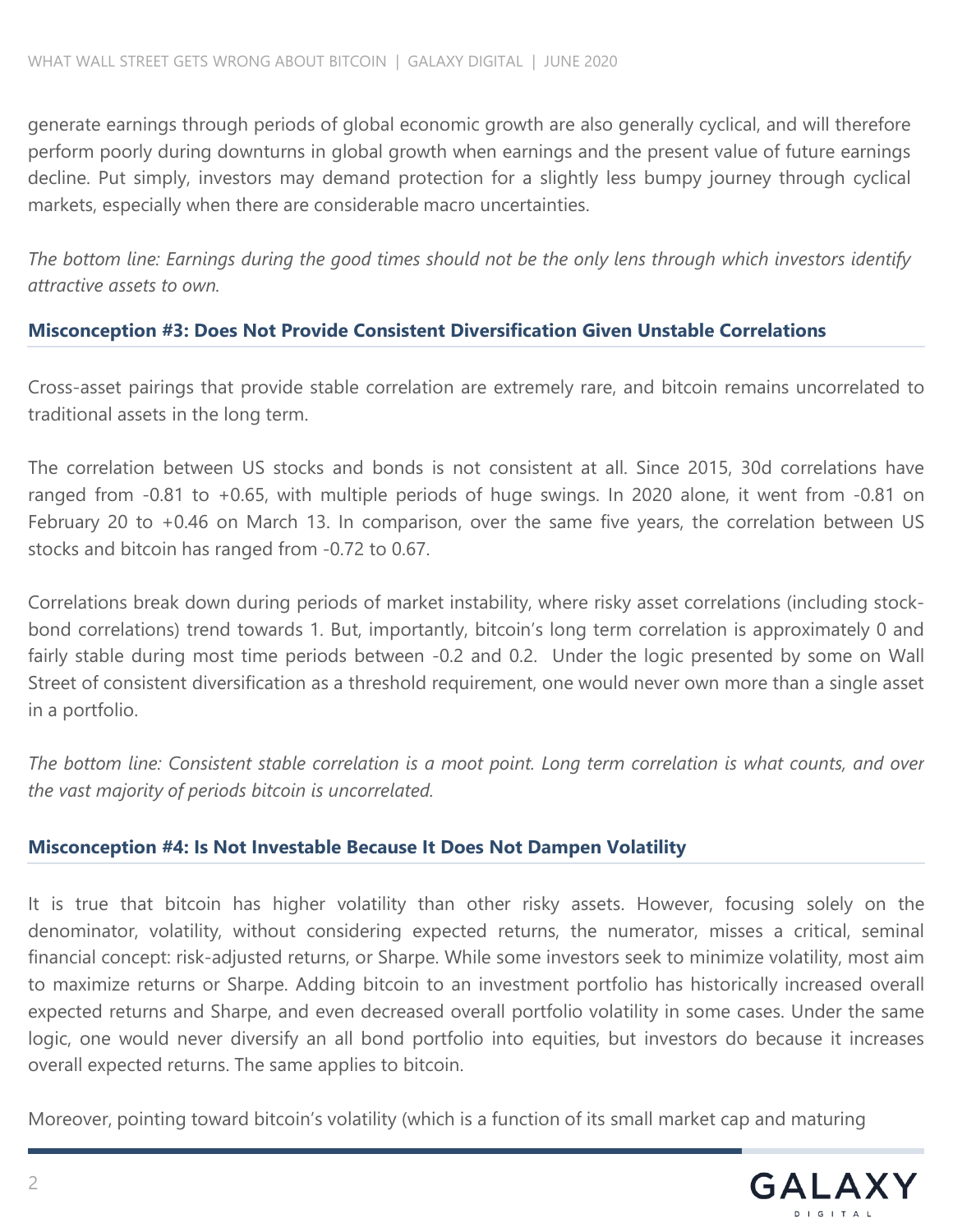investor base) during a recent period of extreme volatility in traditional assets is selection bias. Other risky assets saw huge levels of volatility this year, as the S&P 500 hit annualized volatility of 88% on April 7, crude 283% on May 6, and junk bonds 47% on April 14. Our research on the 30 days after February 19 illustrates just how poorly macro assets performed, adjusted for volatility, versus bitcoin during the COVID-19 Crash:



Z-Score of Observation (Return / Long Run St. Dev)

Equities had a -3.4 standard deviation event during the crash, nearly two full standard deviations worse than bitcoin's performance. Gold and crude did not fare much better with worse volatility-adjusted returns during the period. In other words, bitcoin outperformed other risk-on macro assets during the crash, adjusted for volatility. Moreover, as of writing, bitcoin has recovered faster than any other global macro asset amidst the COVID sell-off. It has the highest absolute returns on a 3M, YTD, and 3Y basis:

| <b>RETURNS</b>                      | 3M        | YTD       | 3Υ        |
|-------------------------------------|-----------|-----------|-----------|
| Bitcoin/USD                         | $9.0\%$   | 32.0%     | 316.6%    |
| S&P 500 Total Return Index          | $3.3\%$   | $-5.3%$   | 33.4%     |
| Nikkei 225 Total Return Index       | 4.6%      | $-6.4\%$  | 18.5%     |
| Furo Stoxx 50 Total Return Index    | $-6.2\%$  | $-16.4\%$ | $-7.0\%$  |
| US 10Y Govt Bond Total Return Index | 4.1%      | 10.9%     | 21.4%     |
| US IG Bond Total Return Index       | $-1.1\%$  | 2.5%      | 18.2%     |
| U.S. HY Bond Total Return Index     | $-3.8%$   | $-5.2%$   | 9.0%      |
| Gold/USD                            | 8.1%      | 13.0%     | 35.3%     |
| Crude Oil (WTI)                     | $-24.0\%$ | $-44.3\%$ | $-31.7\%$ |

*The bottom line: High volatility cannot be assessed in isolation; expected and absolute return are critical components of asset allocation.*

 $G \Delta$ 

DIGITA

3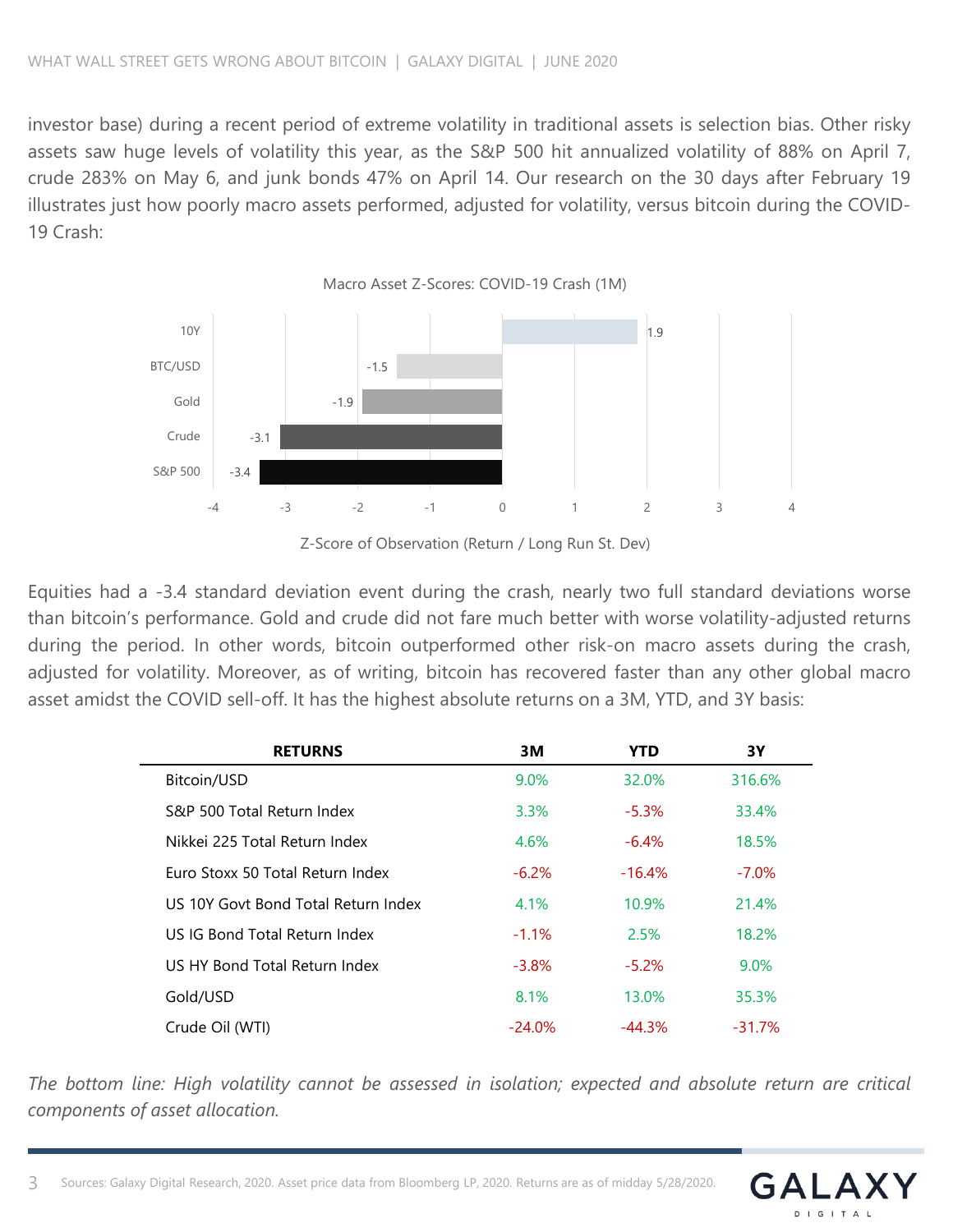### **Misconception #5: Does Not Show Evidence of Hedging Inflation**

Bitcoin is 11 years old. Since the Global Financial Crisis (which coincidentally was the catalyst for its creation), real economy inflation has been practically nonexistent. Bitcoin has not lived through any period of sustained inflation in developed market countries (though it appears to be thriving in emerging market countries where confidence in the currency is weak). Arguing that bitcoin is not an inflation hedge when it has not had the opportunity to exist through an inflationary cycle (though one could argue that we are in a financial asset bubble at the moment in which bitcoin is doing quite well) is similar to arguing that a student won't do well on their SAT when he/she hasn't had the opportunity to take it (even though the student has great grades). We believe that all stores of value, by definition, hedge against inflation. We also believe that bitcoin exhibits a range of characteristics—limited supply, high stock to flow ratio, and stock to flow assurances that flow cannot change unexpectedly—that are requisite for a store of value. Therefore, our conviction in bitcoin deepens as foundations of future inflation are being installed.

One should not assume that printing trillion-dollar coins and monetizing trillions of dollars of debt will not result in some inflation, at the minimum. The real question is how much, and what happens if the US experiences non-trivial real economy and financial asset inflation. Given its low market cap, any reasonable flow into bitcoin for inflation hedge purposes could result in outsized returns. Adjusting for the probability of this occurrence (which in our view is substantial), the expected return of a small position in bitcoin is favorable.

The bottom line: Bitcoin has not had the opportunity to exist during periods of high, sustained inflation, so it is *inaccurate to state that it cannot hedge inflation.*

### **Misconception #6: Is Not Investable Because Appreciation Depends on Others' Willingness to Pay**

Primary residences make up ~25% of the average American's net worth, are the main retirement vehicle for many Americans, and are a cornerstone profit center for much of Wall Street. They're also a key example of assets whose value is purely based on others' willingness to pay for them. Billions of dollars of these assets get sold, financed, packaged, re-packaged, traded, and sometimes even restructured on a daily basis—and yet the underlying generates no cash flow and is dependent upon the next buyer offering a price that is at least as high as the cumulative asset carrying cost. Growth equities are also examples of securities whose value is based on whether someone might pay a higher price for them in the future: today's fundamentals and earnings might not justify the stock price, but investors will purchase growth stocks on future expectations of growth and earnings to sell the stocks to others at a higher price.

To limit oneself to only assets that generate cash would severely restrict an investor's investment

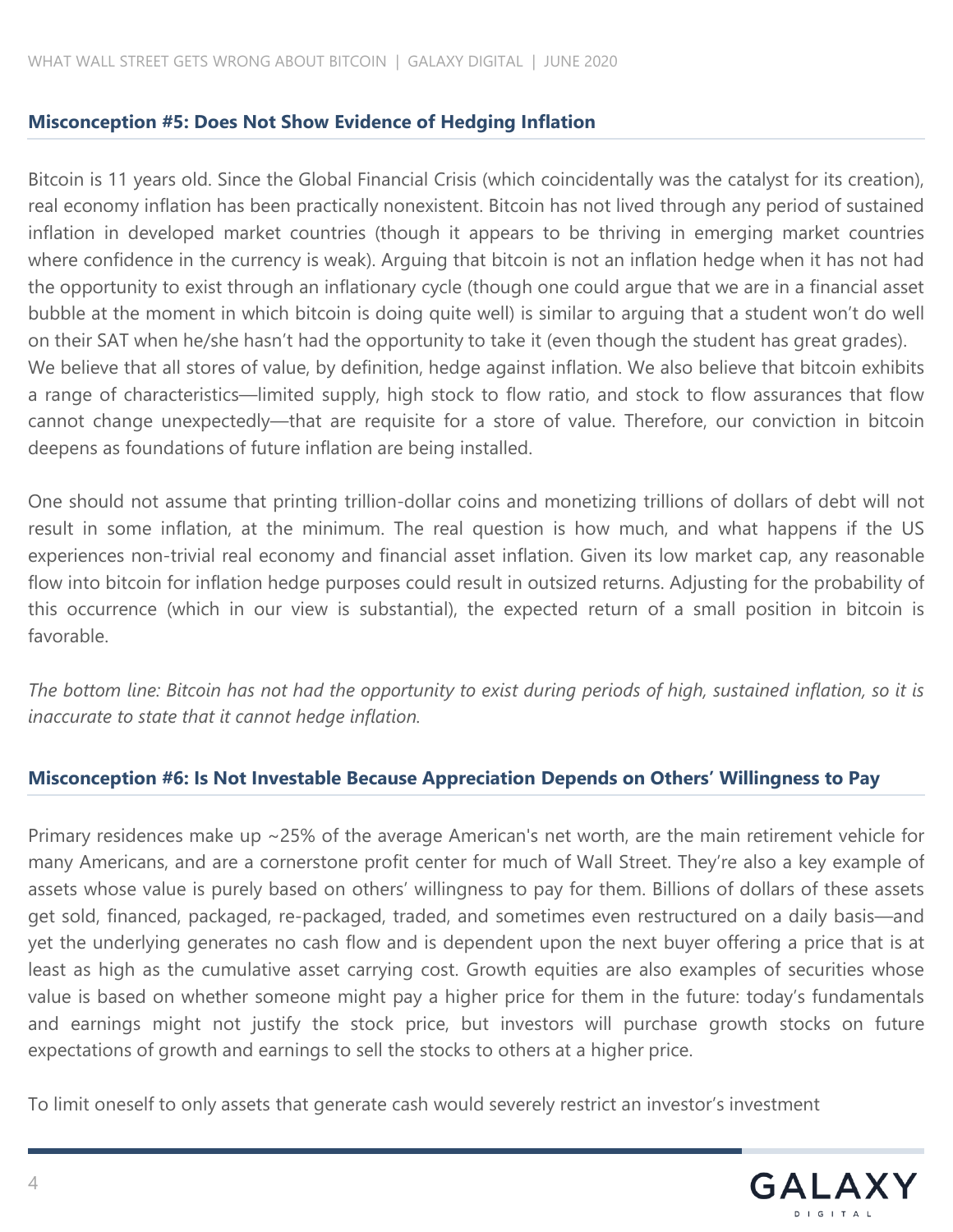opportunities to only two asset classes, equity and debt, and investors would miss key opportunities for returns and diversification in real estate, commodities, and other non-cash generative assets.

*The bottom line: Vast amounts of value, including primary residences, commodities, and even equities, are dependent on what others are willing to pay for them.*

#### **Misconception #7: Is Not Scarce Because of Forks**

There is only one Bitcoin blockchain. "Forks" are different blockchains that are copies of an original code base. The Bitcoin blockchain has main two forks, Bitcoin Cash and Bitcoin SV, which forked off Bitcoin in the past few years in attempts to create a better version of it.

These "duplicates" are incompatible and not fungible with the Bitcoin blockchain, and therefore do not inflate or change the supply of bitcoin. These minority blockchains collectively make up less than 4.5% of bitcoin's value, and holders of bitcoin who held during these fork periods also received assets on these different blockchains. These forks did not affect bitcoin's value: they did not trade "ex-dividend" and social acceptance determines what is and is not bitcoin.

If one were to create an identical copy of every dollar in the world ("cUSD"), give out 1:1 cUSD to USD, and state that they are running a new financial system, would we consider that the supply of USD has doubled? How many individuals would use the alternative financial system? Some might, and cUSD might even have some negligible value. But overall, the social acceptance of what is the USD would be maintained, and the money supply of USD would not be inflated.

*The bottom line: Forks do not inflate, change the scarcity, or impact the value of bitcoin.*

### **Misconception #8: Is Not Investable Because It Is a Conduit for Illicit Activity**

This view is outdated and inaccurate.

Just 1.1% of the estimated \$1.02t of digital asset on-chain transaction volume in 2019 was from illicit activities. The illicit economy represents an estimated 8-15% of the global GDP (roughly \$88t), of which virtually 100% is driven by fiat.

Looking at trade, Chainalysis indicated that digital assets (bitcoin, Bitcoin Cash, Litecoin, and Tether) account for \$790m of darknet market activity. The total illicit international trade is estimated to be around \$650b according to the World Economic Forum. That means that digital asset darknet activity represents just

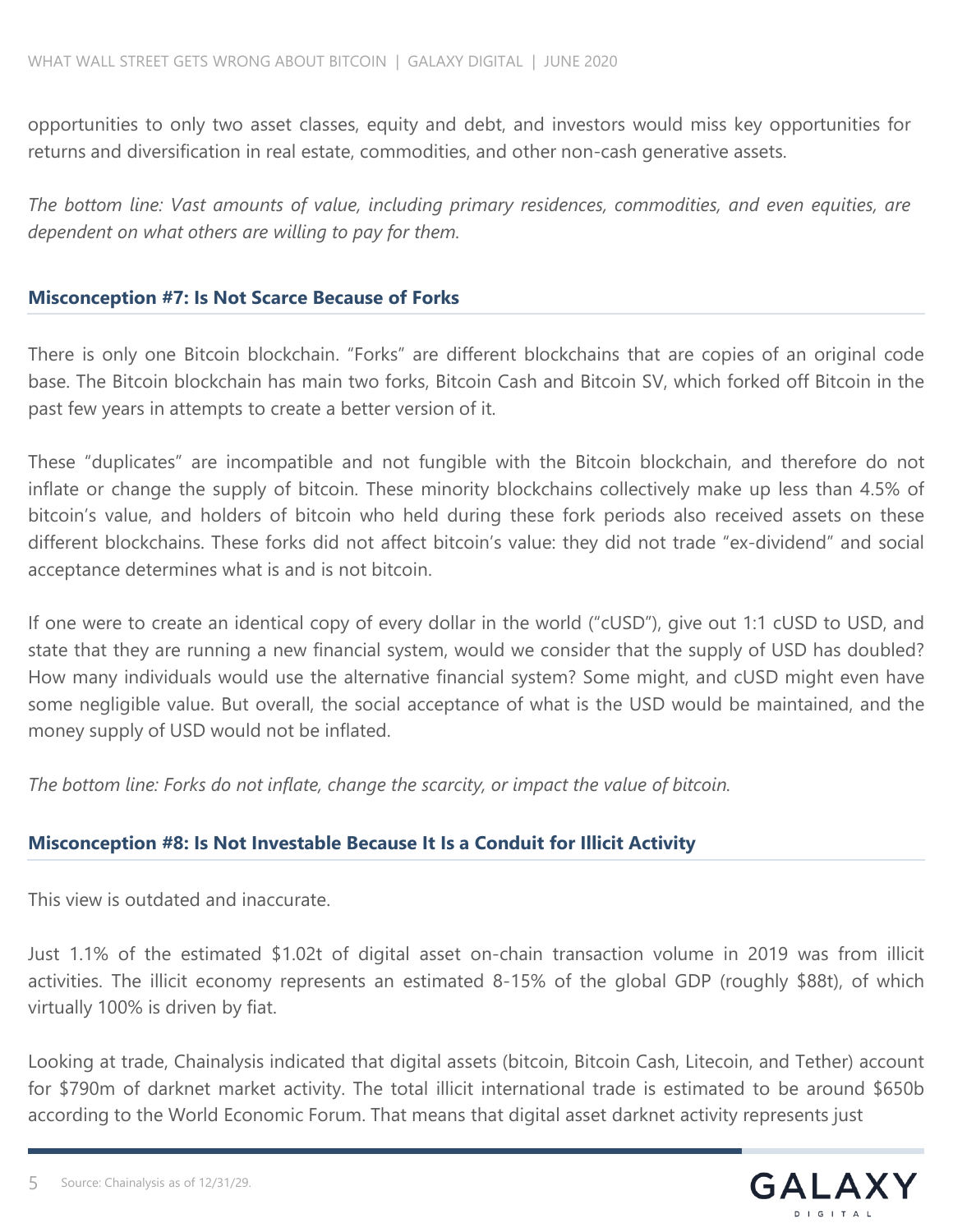0.12% of global illicit trade, while the other 99.88% is fiat.

The bottom line: Illicit activity is driven by fiat, and a much smaller portion of bitcoin transaction volume is *driven by illicit activity in comparison to the global economy.*

#### **Misconception #9: Its Infrastructure Is Susceptible to Hacking or Inadvertent Loss**

Wall Street often highlights hacks that have occurred on unsecured, unregulated exchanges over the years. The industry has matured rapidly in the three years post-2017 bubble: tech-native companies such as Coinbase, BitGo, and Gemini paved the way for Wall Street names such as CME, Fidelity, and ICE (Bakkt) to enter the digital asset space. Custody, trading, and settlement have solidified into institutional-grade infrastructure with traditional oversight (SEC, CFTC, FINRA, SOC reports, audits from Big Four firms, etc.). While further optimization, efficiency, and innovation remains, we'd argue that investor assets at regulated custodians and exchanges with regulatory oversight are at least as secure as those at other similar financial institutions. The days of inadvertent loss and stolen coins are largely behind us with none of the major exchanges with proper oversight experiencing hacks in recent years.

*The bottom line: The industry and infrastructure has matured into an institutional landscape considerably over the recent years, with new entrants from household names providing services to the industry.*

#### **Misconception #10: It is a Bubble**

Bitcoin has been around 11 years. The time for debating whether bitcoin is a bubble is long gone.

Today, the world moves at a breathtaking pace, and bitcoin has withstood the test of time through a tremendous amount of scrutiny and criticism. For the most part, large bubbles occur around powerful ideas and innovation when the future is bright but still a bit foggy. The internet bubble and railroad bubble came when new technology had society extremely excited about future possibilities. Human nature and overinvestment got the best of us and our predecessors, but over the long term these pivotal technologies gave rise to societal progress that no one predicted. There are no guarantees with groundbreaking innovations, but the alternative economic system and scarce asset that is bitcoin is certainly one of the most compelling paradigm shifts in modern history.

The bottom line: Bubbles form around powerful ideas when the future is bright but unclear. No other historical *bubble has lasted 11 years. Bitcoin is here to stay.*

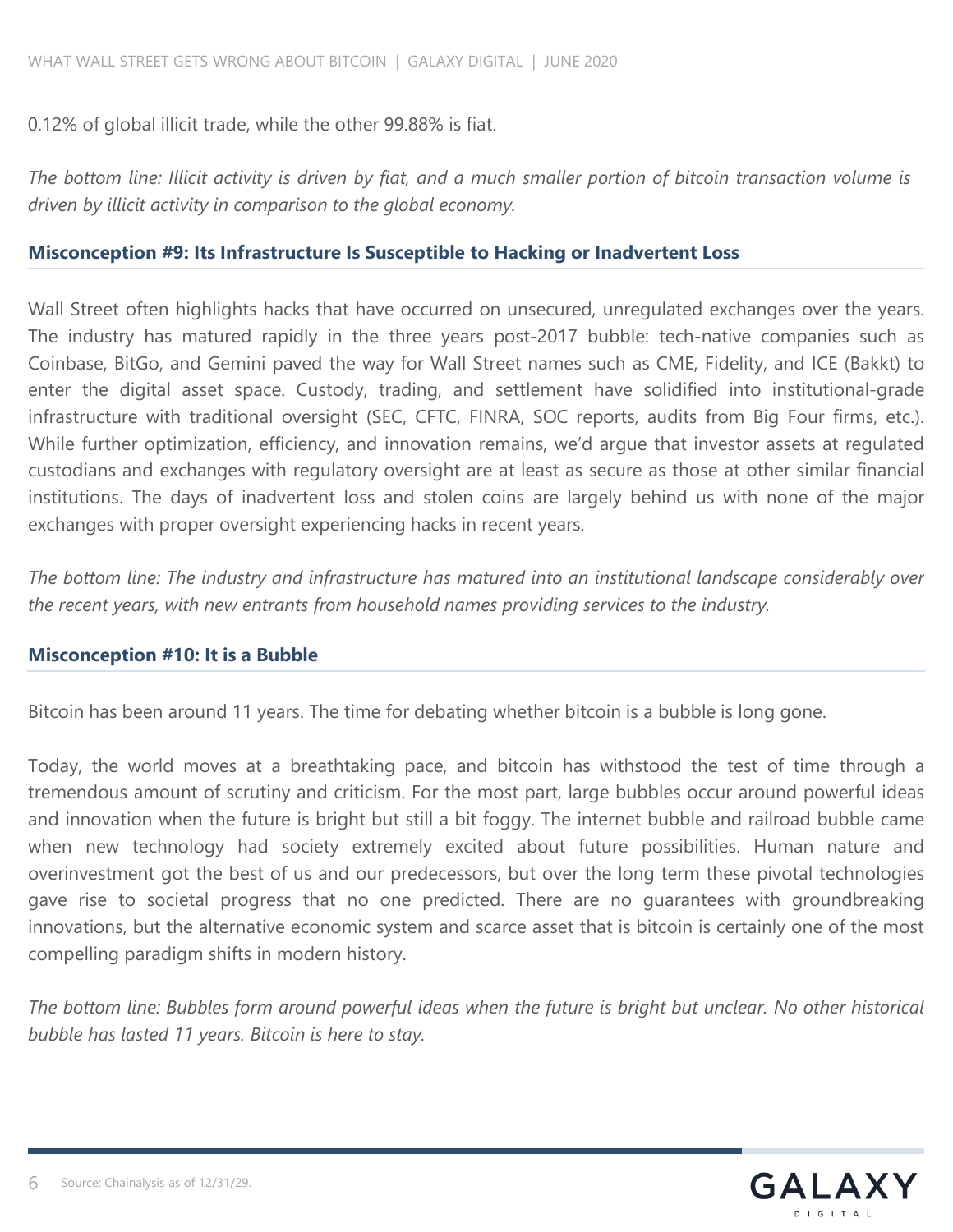# **Conclusion**

We now live in a world with staggering and unprecedented expansionary fiscal and monetary policy. For Wall Street to claim that the US dollar will not be debased and, in some cases, assign a zero probability to bitcoin performing well in investment portfolios is nearsighted in our view.

History has shown time and time again that there are consequences to such continued policy, and unless concrete steps are taken to rectify expansionary policy, confidence in the currency and sovereign can be lost. Once that confidence is lost, it will be nearly impossible to earn it back. The adage that there are no certainties in this world is particularly true in the spheres of economics and investing. Not broadening one's perspective is a dangerous prospect; very few could have imagined in December that the world's population would be forced to quarantine in our homes for months as a result of a new pandemic. But it happened, and those ill-prepared for the event (governments included) have suffered and will suffer far worse than those with hedges and contingency plans.

Digital assets are designed to be democratizing and disintermediating. Entire market structures and information rails can be reshaped around peer-to-peer assets such as bitcoin and other digital asset commodities—not institutions. Innovations that inherently disrupt the status quo will naturally meet skepticism from incumbents. Still, every investor should be able to seek a balanced set of facts about largescale paradigm shifts. We believe the investment community deserves to be educated about the potential of this asset class, and we hope this paper supports that effort.